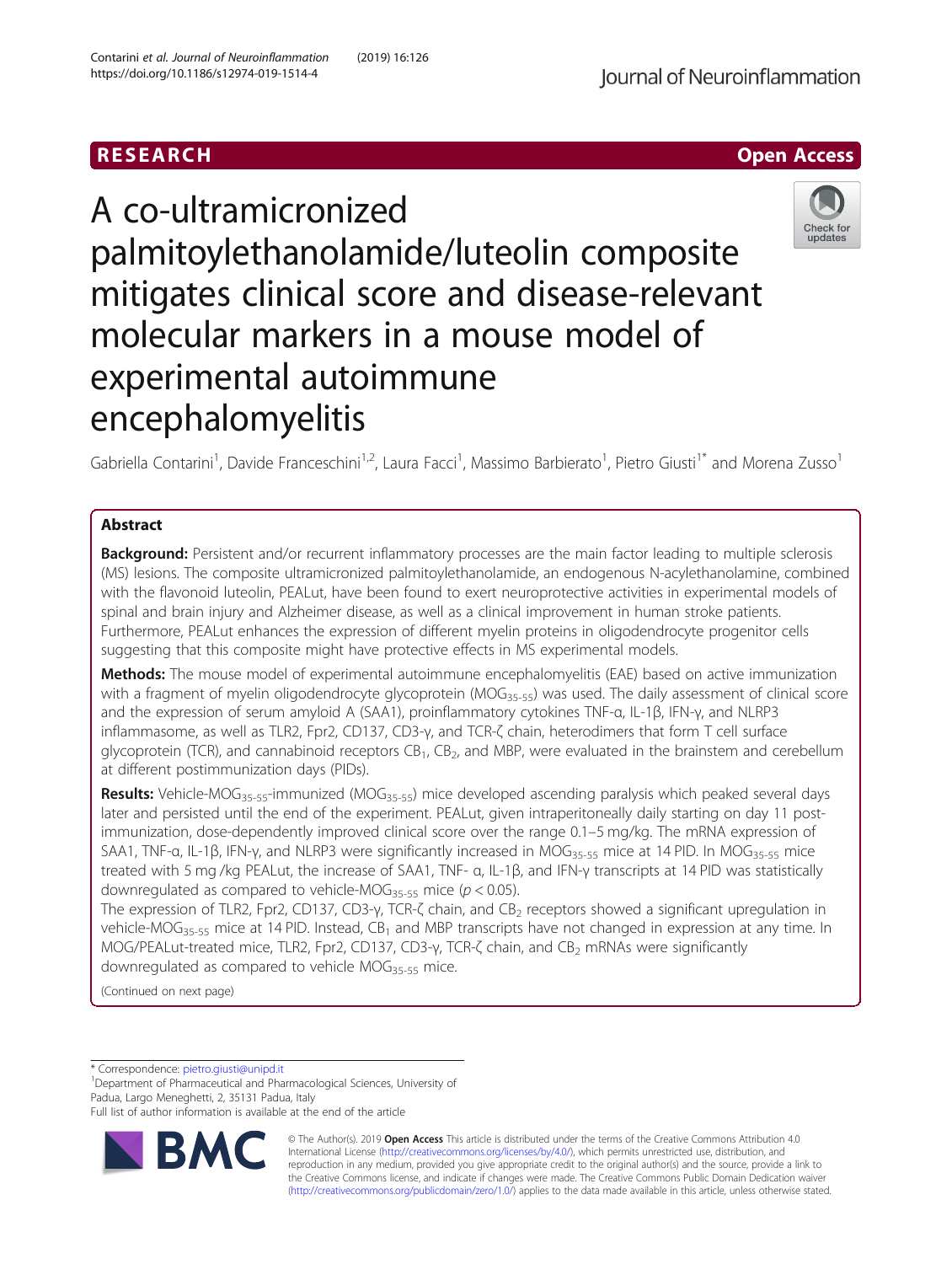## (Continued from previous page)

**Conclusions:** The present results demonstrate that the intraperitoneal administration of the composite PEALut significantly reduces the development of clinical signs in the MOG<sub>35-55</sub> model of EAE. The dose-dependent improvement of clinical score induced by PEALut was associated with a reduction in transcript expression of the acute-phase protein SAA1, TNF-α, IL-1β, IFN-γ, and NLRP3 proinflammatory proteins and TLR2, Fpr2, CD137, CD3-γ, TCR- $\zeta$  chain, and CB<sub>2</sub> receptors.

Keywords: Multiple sclerosis, EAE, Acute phase response, PEALut

## Background

Multiple sclerosis (MS) is one of the world's most common neurologic disorders, and in many countries, it is the leading cause of non-traumatic neurologic disability in young adults  $[1]$  $[1]$ : it is estimated that MS affects approximately 2.3 million people worldwide [\[1](#page-11-0), [2](#page-11-0)], with increased incidence in female [[2](#page-11-0)]. Although widely believed to be immune-mediated and pathologically attributable to myelin-specific autoreactive  $CD4^+$  T cells, the humoral autoimmune response in MS is probably not restricted to myelin but affects the entire brain. The complex heterogeneity of MS is proven by the finding that auto-antibodies are formed against different CNS cell types, including neurons, oligodendrocytes, astrocytes, and immune cells [\[3](#page-11-0)]. Effector cells of both the innate and adaptive immune systems, e.g., microglia, activated macrophages, mast cells, and B and T lymphocytes, are all known to influence the pathogenesis of MS. Persistent and/or recurrent inflammatory processes are the main factor leading to the loss of neuroaxonal homeostasis and the onset of neurodegeneration that affects both white and gray matter [[2](#page-11-0)].

This complex physiopathogenesis, with inflammatory and degenerative processes coexisting in different degrees and proportions, makes the optimization of the pharmacological therapy challenging, particularly for progressive forms of MS. Moreover, the presence of several symptoms such as spasticity, fatigue, ataxia and tremor, and bladder dysfunctions require a multidisciplinary approach and careful treatment selection.

The endocannabinoid system and related bioactive lipids participate in multiple physiological processes that include metabolic and immune regulatory mechanisms also contributing to the maintenance of the organism's homeostasis [[4\]](#page-11-0). Among endocannabinoid related bioactive lipids, N-acylethanolamines (NAEs) have similar chemical structures to endocannabinoids (ECs), but they do not show affinity for cannabinoid receptors. However, they do compete with ECs for metabolizing enzymes and thus can intensify the action of ECs by reducing their degradation ("entourage" effect) [[5,](#page-11-0) [6\]](#page-11-0). The NAE functions are additionally mediated via different noncannabinoid receptors and ion channels including various GPCRs (e.g., GPR55, GPR119), peroxisome proliferator-activated receptors (PPARs), and transient receptor potential (TRP) channels (e.g., vanilloid receptor TRPV1) [[7](#page-11-0)–[9\]](#page-11-0). Among NAEs, Npalmitoylethanolamine (palmitoylethanolamide, PEA) is abundant in the CNS and conspicuously produced by neurons and glial cells [[10\]](#page-11-0). Evidence indicates that PEA is an important anti-inflammatory, analgesic, and neuroprotective mediator acting at several molecular targets in both central and peripheral nervous systems [\[9\]](#page-11-0). In addition to large evidence deriving from experimental studies, in recent years, several clinical studies have confirmed the antinflammatory and neuroprotective properties of PEA in humans [\[9](#page-11-0), [11](#page-11-0)]. Most clinical trials with PEA were performed with formulations whose particles have been subjected to the so-called fluid jet micronization process. This allows to obtain particles with a defined size profile being completely different and statistically lower  $(6-10 \mu m)$  at most) in comparison to naïve PEA (in the 100–700 μm range). Moreover, the ultramicronization process yields a different crystalline structure with higher energy content. The smaller particle size (with higher surface-to-volume ratio) combined with increased potential energy contributes to better solubility. These characteristics result in better diffusion and distribution of micronized and ultramicronized PEA compared to the naïve form, and thus superior biological efficacy [\[9](#page-11-0), [12](#page-11-0)]. Among formulations containing ultramicronized PEA, PEALut also contains luteolin (3′, 4′,5,7-tetrahydroxyflavone, Lut) [[13\]](#page-11-0).

Lut is a flavonoid present in many plants, including various fruits, vegetables, and medicinal herbs. Lut and its congeners exhibit antinflammatory, antioxidant, neuroprotective, and anti-carcinogenic activities and have been reported to potentially contribute to the treatment of MS [[14\]](#page-11-0).

In addition, Lut has been also shown to improve the morphology of PEA: naïve PEA shows a morphology characterized by large flat crystals; the coprecipitation of PEA with very small quantities of Lut stabilizes the microparticles inhibiting PEA crystallization process through creation of hydrogen bonds between PEA and Lut [\[15\]](#page-11-0). The greater molecular stability of PEA in the presence of Lut likely contributes to the high recovery of neurological outcome observed in experimental models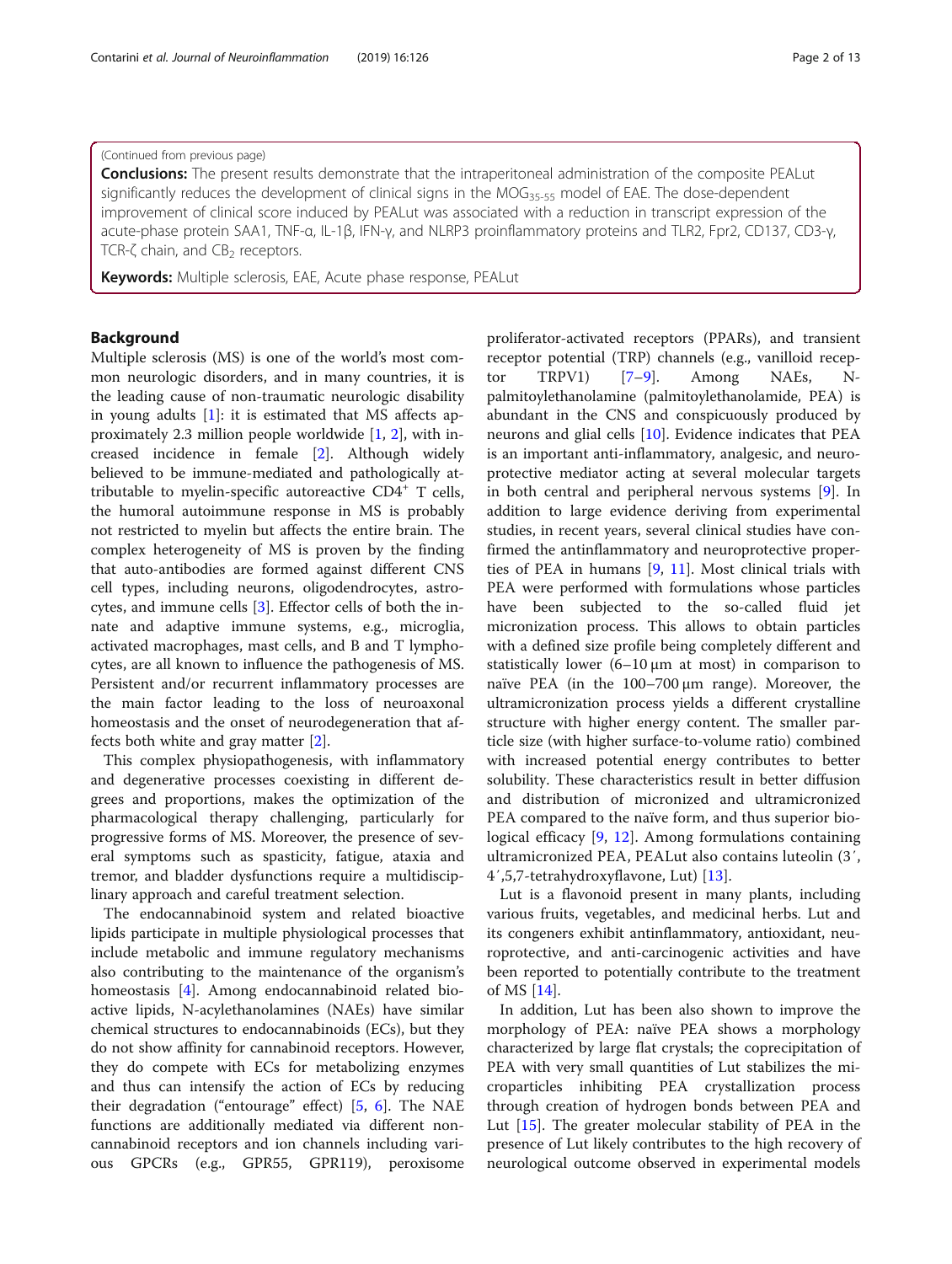of spinal cord injury, traumatic brain injury, and Alzheimer disease  $[16–18]$  $[16–18]$  $[16–18]$ , as well as the clinical improvement observed in human stroke patients [\[19\]](#page-11-0). Furthermore, our previous findings showed that PEALut enhances oligodendrocyte progenitor cell (OPC) morphological complexity along with the expression of different myelin proteins [\[20](#page-11-0), [21](#page-11-0)]. In OPCs subjected to tumor necrosis factor alpha  $(TNF-\alpha)$  treatment, PEALut reduces the acute-phase protein serum amyloid A1 (SAA1) expression [[22\]](#page-11-0), a gene coding for SAA protein that was found to be elevated in peripheral blood of patients with relapsing–remitting MS over a 3-month period [\[23](#page-11-0)]. This raises the possibility that the composite might have protective effects in MS experimental models. To verify this hypothesis, the mouse model of experimental autoimmune encephalomyelitis (EAE) based on active immunization with a fragment of myelin oligodendrocyte glycoprotein ( $MOG<sub>35-55</sub>$ ) was used. The daily assessment of clinical score and the expression of SAA1, proinfiammatory cytokines TNF-α, IL-1β, and IFN-γ, and NLRP3 inflammasome as well as TLR2, Fpr2, CD3 γ, TCR- ζ chain, CD137, and cannabinoid receptors  $CB_1$ ,  $CB<sub>2</sub>$ , and myelin basic protein (MBP) were evaluated in the brainstem and cerebellum at different postimmunization times (postimmunization days, PIDs).

## Methods

## EAE model and clinical neurological scoring

EAE model and clinical neurological scoring were performed as previously reported [[24](#page-11-0)]. Animals were habituated for at least 1 week before the experiment and then were immunized. The animals were housed under controlled environmental conditions (LD 12:12 h regime in air-conditioned rooms,  $22 \pm 2$  °C,  $55 \pm 10$ % humidity) and allowed free access to food and water throughout the experiment. To minimize stress factors and to accustom the animals to the experimenter, during the week preceding immunization, mice were gently handled by the same experimenter on alternate days (1 min per mouse/day). The number of animals for each experimental group and for each analyzed time was 8, if not otherwise specified.

All experiments were conducted in compliance with EU guidelines for the care and use of laboratory animals and those of the Italian Ministry of Health (D.Lg. 26/ 2014). The study was approved by the Institutional Review Board for Animal Research (Organismo Preposto al Benessere Animale, OPBA) of the University of Padua and by the Italian Ministry of Health (autorization number 65/2017-PR).

## Induction of EAE and monitoring of the course of the disease

For induction of EAE, Hooke Kits™ EAE Emulsion (Hooke Laboratiores, Lawrence, Massachusetts USA)

were used. C57BL/6 mice were immunized by administration of  $MOG_{35-55}/$ Freund's complete adjuvant (FCA) emulsion. Emulsion (200 μl) was administered subcutaneously at two sites (100 μl between the ears and 100 μl in hind flank). Each mouse was also injected intraperitoneally with 100 μl of Bordetella pertussis toxin (PTx) dissolved in phosphate-buffered saline (PBS) (Hooke Laboratiores) 4h after the administration of the emulsion and again 24 h later. PTx enhances EAE development by providing additional adjuvant and is believed to facilitate entrance of autoimmune T cells into the CNS. Control mice were injected with CFA and PTx only (Hooke Control Kits™, Hooke Laboratiores, USA). All mice were weighed weekly and examined daily for the neurological symptoms of EAE, scored as reported in Table [1.](#page-3-0)

#### Compound treatment

PEALut for treatment was prepared as a 9 mg/ml stock solution in aqueous  $10\%$  ( $w/v$ ) Pluronic F-68 and sonicated for 20 min in a sonicating water bath. The PEALut suspension was then diluted into PBS to reach 0.5 mg/ ml (final concentration of Pluronic F-68: 0.55%). Mice received intraperitoneally 200 μl of either 0.55% Pluronic F-68 or 0.5 mg/ml PEALut to achieve a dose of 5 mg/kg body weight (assuming an average weight of 20 g per mouse). For lower doses, the PEALut stock solution was diluted accordingly in 0.55% Pluronic F-68, in order to maintain constant the concentration of carrier administered. PEALut was administered on a daily basis and at the same time each day. Clinical score was determined as described above.

For the dose response study, PEALut was administered at 0.1, 1, and 5 mg/kg starting from 11 PID until 27 PID. Mice (8 for each group) were sacrificed on 28 PID. For quantification of mRNAs, the dose of 5 mg/kg PEALut was employed and mice (6 for each group) were sacrificed at 7, 14, and 21 PIDs. All the mRNA expressions were evaluated on mice that received PEALut starting at 11 PID.

In a separate experiment, PEALut (5 mg/kg) treatment was started at 2 PID (8 for each group). Control animals were treated with PeaLut vehicle (Veh).

## Tissue collection and processing

Animals of different experimental groups were sacrificed by cervical dislocation. Animals used for the evaluation of mRNAs were sacrificed before the onset of clinical score (7 PID), during the increase of clinical score (14 PID), and when the disease progression was ceased (21 PID). The brainstem and cerebellum were rapidly dissected out and suddenly frozen on dry ice. Tissues were stored at − 80 °C until processed for RNA extraction.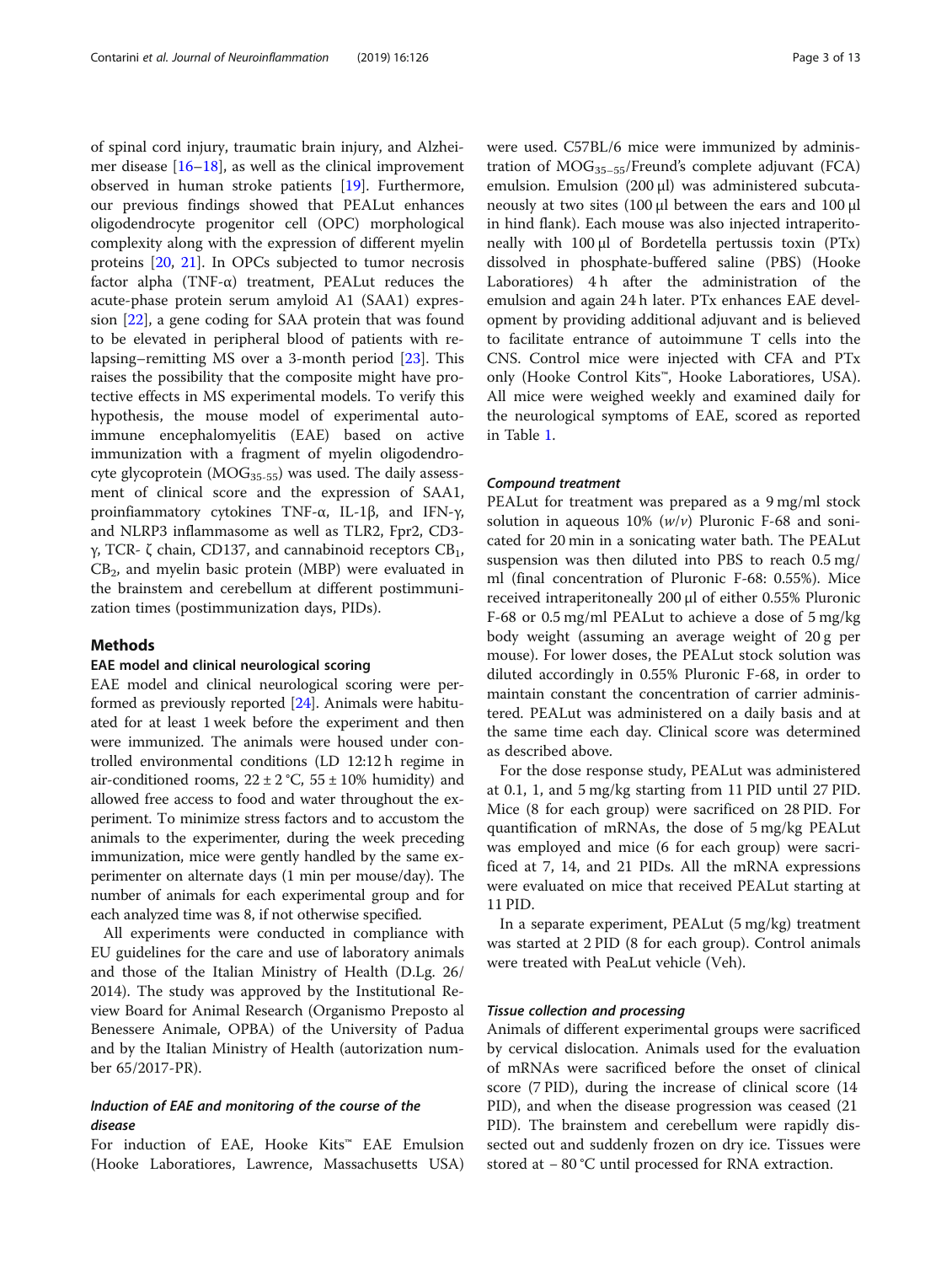## <span id="page-3-0"></span>Table 1 EAE neurological scores

| Score | Clinical signs                                                                                                                                                                                                                                                                     |
|-------|------------------------------------------------------------------------------------------------------------------------------------------------------------------------------------------------------------------------------------------------------------------------------------|
| 0     | No sign of disease; the tail is erect,<br>and locomotor activity is intact                                                                                                                                                                                                         |
| 0.5   | Tail is erect, but the tip is limp                                                                                                                                                                                                                                                 |
| 1.0   | Tail is limp but signs of<br>movement remain. Locomotor<br>activity is slightly impaired and<br>hind legs are extended                                                                                                                                                             |
| 1.5   | Tail is limp and one of two hind<br>legs appears to be weak.<br>Balance is slightly impaired                                                                                                                                                                                       |
| 2.0   | Tail is limp with no signs of<br>movement; both hind legs<br>are weak. Locomotor activity<br>is impaired, and mice show poor<br>balance and may drag a hind leg.<br>Even in the absence of<br>uncoordinated movement,<br>the mouse presents with<br>inclined head and poor balance |
| 2.5   | Tail is limp, both hind legs<br>are weak; one hind leg lacks<br>movement or may be dragging                                                                                                                                                                                        |
| 3.0   | Tail is limp and both hind limbs<br>are completely paralyzed. Locomotor<br>activity is clearly impaired                                                                                                                                                                            |
| 3.5   | Tail is limp and both hind limbs<br>are completely paralyzed, partial<br>front leg paralysis. Locomotor activity is<br>clearly impaired. When turned on its side<br>mouse is unable to right itself                                                                                |
| 4.0   | Tail is limp, complete hind leg, and<br>partial front leg paralysis. In cases<br>where the mouse reaches a score<br>4 for 2 consecutive days,<br>euthanasia is recommended                                                                                                         |
| 4.5   | Complete hind and partial front<br>leg paralysis, no movement around<br>the cage. Mouse is not alert.<br>Euthanasia is recommended                                                                                                                                                 |
| 5.0   | Mouse is dead                                                                                                                                                                                                                                                                      |

## Quantification of mRNAs related to inflammatory markers and to other proteins involved in  $MOG_{35-55}$ -induced clinical alterations.

## Quantitative real-time polymerase chain reaction (q-PCR)

Total RNA was extracted from brainstem and cerebellum by QIAzol (Quiagen), according to the manufacturer's instructions. RNA quantity and purity were determined by NanoDrop 2000 (Thermo Scientific)  $(A260/280 \text{ ratio} > 1.8)$ . Reverse transcription was performed with Superscript IV reverse transcriptase (Thermo Scientific). The q-PCR reaction was performed as described previously [[22](#page-11-0)]. Primer sequences are listed in Table 2. Amounts of each gene product were calculated using linear regression analysis from standard curves, demonstrating amplification efficiencies ranging from 90 to 100%. Dissociation curves were generated for

Table 2 Primer sequences used for reverse transcription

| Gene              | Forward $(5' \rightarrow 3')$            | Reverse $(5' \rightarrow 3')$             |
|-------------------|------------------------------------------|-------------------------------------------|
| <b>GAPDH</b>      | <b>TGGTGAAGGTC</b><br><b>GGTGTGAAC</b>   | AATGAAGGGGTC<br>GTTGATGG                  |
| SAA1              | ACACTGACATGAAGG<br>AAGCTAAC              | <b>GACCCCTTTGAGC</b><br><b>AGCATCAT</b>   |
| $TNF-a$           | CAAGTGGAGGAG<br>CAGCTGGA                 | CATCGGCTGGCA<br><b>CCACTAGT</b>           |
| $IL-1\beta$       | <b>CTGGTGTGTGACG</b><br><b>TTCCCATTA</b> | CCGACAGCAC<br>GAGGCTTT                    |
| IFN-y             | ACATGAAAATCCTGCAGAGCCA                   | <b>TCAGGTGTGATTCA</b><br><b>ATGACGCT</b>  |
| NLRP3             | <b>CCTGACCCAAA</b><br>CCCACCAGT          | <b>AGACCTCCCCA</b><br><b>ATGTGCTCG</b>    |
| TLR <sub>2</sub>  | <b>GCGGTCACTGG</b><br>CAGGAGA            | <b>CATCTTTTCCACTTC</b><br><b>TAGGTCGC</b> |
| Fpr <sub>2</sub>  | <b>TCCTGGGCTCAA</b><br><b>ACTGATGA</b>   | <b>GCAACAATTGACA</b><br><b>TGGGCAT</b>    |
| CD137             | <b>TCTGTGCTTAAGA</b><br>CCGGGACC         | ATGGTGGTACTGGGA<br><b>GAGAAGC</b>         |
| CD3y              | <b>AGTGGCTTAAAG</b><br>ACGGGAGC          | CCTCGAGGGTCTT<br><b>TGGCATTG</b>          |
| TCR $\zeta$ chain | GAGCTTTGGTCTGCT<br><b>GGATCCC</b>        | ACAGGGCTGTGATGA<br><b>TGACTCC</b>         |
| CB <sub>1</sub>   | <b>GATCTTAGACGGC</b><br><b>CTTGCAGA</b>  | AATGTCATTTGAGCC<br>CACGTAG                |
| CB <sub>2</sub>   | ACAGCTCCAGTAGAA<br><b>GAAGCCA</b>        | <b>TGAACTCCAAGCCA</b><br><b>CCGTTG</b>    |
| MBP               | <b>TCCGAGGAGAGT</b><br><b>GTGGGTTT</b>   | <b>TGGAACGATCTGG</b><br>AGGGTTT           |

each primer pair, showing single product amplification. Data are normalized to GAPDH mRNA level.

## Statistical analysis

Data are given as mean ± SEM at each time point. Statistical analyses to determine group differences were performed by ANOVA (Prism 7.0, Graphpad software) followed by Bonferroni multiple comparison test or Newman-Keuls for comparisons involving more than two data groups.

## Results

## PEALut treatment ameliorates clinical severity of EAE mice

All groups of mice started to develop clinical signs, including tail and hindlimb paralysis, on days 8–9 after MOG35-55 immunization. Veh-treated mice developed a typical course of chronic EAE, as evidenced by ascending paralysis which peaked several days later and then persisted until the end of the experiment (Figs. [1](#page-4-0) and [2](#page-5-0)). The treatment with PEALut to  $MOG_{35-55}$  mice starting at 11 PID elicited a significant reduction in clinical symptoms ( $p = 0.002$ ; repeated measure ANOVA). Furthermore, the PEALut induced a dose-dependent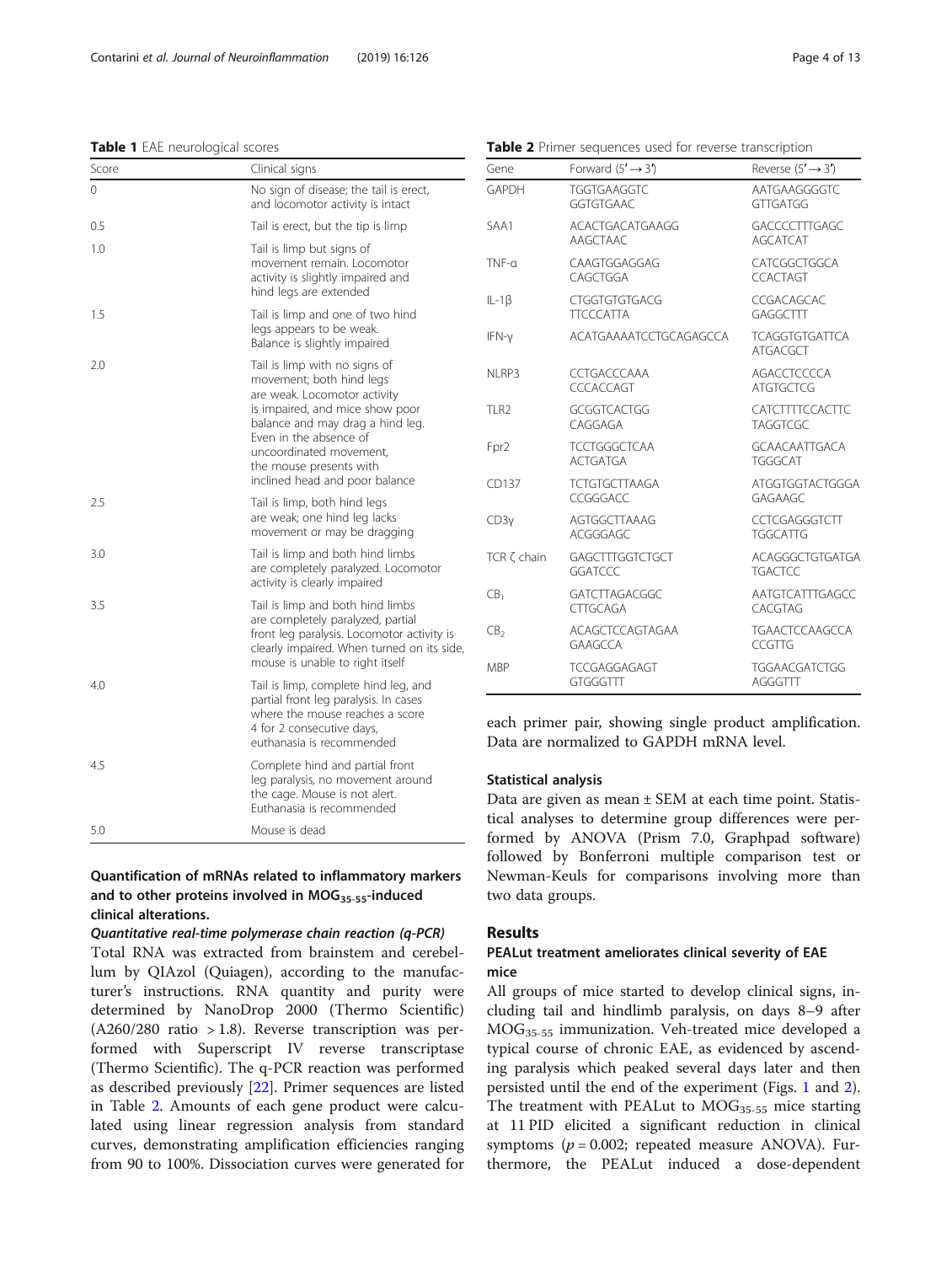<span id="page-4-0"></span>

reduction in clinical score. In fact, the treatment with 0.1 mg/kg failed to affect EAE course, while 1 and 5 mg/ kg significantly attenuated the paralysis of EAE during the observation period as compared to the Veh treated group ( $p = 0.022$  and  $p = 0.004$ , respectively, Newman-Keuls post hoc test; Fig. 1). The reduction in clinical scores elicited by 5 mg/kg PEALut was significantly higher as compared to  $1 \text{ mg/kg}$  ( $p = 0.04$ ). A significant PEALut-induced reduction in neurological scores, without a complete inhibition of the immune response induced by  $MOG_{35-55}$ , was also observed when PEALut treatment (5 mg/kg) started at 2 PID ( $p = 0.04$ , repeated measure ANOVA, Fig. [2\)](#page-5-0).

## PEALut treatment starting at 11 PID reduces the inflammatory response after  $MOG_{35-55}$  peptide immunization

The mRNA expression of the acute-phase SAA1, proinflammatory cytokines TNF-α, IL1-β, and IFN-γ, and NLRP3 inflammasome were evaluated in the brainstem and cerebellum at 7, 14, and 21 PIDs. Non-immunized mice were used as control.

SAA1 mRNA level was low in control mice in both the brainstem and cerebellum at all analyzed times (Fig. [3\)](#page-6-0). In Veh-MOG $_{35-55}$  mice, a significant increase of SAA1 mRNA, as compared to non-immunized controls, was observed in both the brainstem and cerebellum at 14 PID ( $p < 0.001$  and  $p < 0.01$ , respectively. Bonferroni post hoc test; Fig. [3\)](#page-6-0) but not at 21 PID. In  $MOG_{35-55}$ mice treated with 5 mg/kg PEALut, the increase of SAA1 mRNA observed at 14 PID was statistically downregulated as compared to Veh-MOG35-55 mice ( $p <$ 0.05; Bonferroni post hoc test; Fig. [3\)](#page-6-0).

TNF-α, IL-1β, and IFN-γ transcripts were expressed at low level in both the brainstem and cerebellum in Vehtreated animals. A significant mRNA upregulation of all analyzed cytokines was observed in Veh- $MOG_{35-55}$  mice at 14 PID, but not at 7 and 21 PID, in both the brainstem and cerebellum ( $p < 0.001$  for TNF-α and IFN-γ;  $p < 0.05$ for IL-1β; Bonferroni post hoc test). In MOG/PEALuttreated mice, the increase in TNF- $\alpha$ , IL-1β, and IFN- $\gamma$ mRNAs was significantly reduced as compared to  $MOG_{35-55}$  mice receiving ( $p < 0.05$ ; Bonferroni post hoc test, Table [3\)](#page-7-0).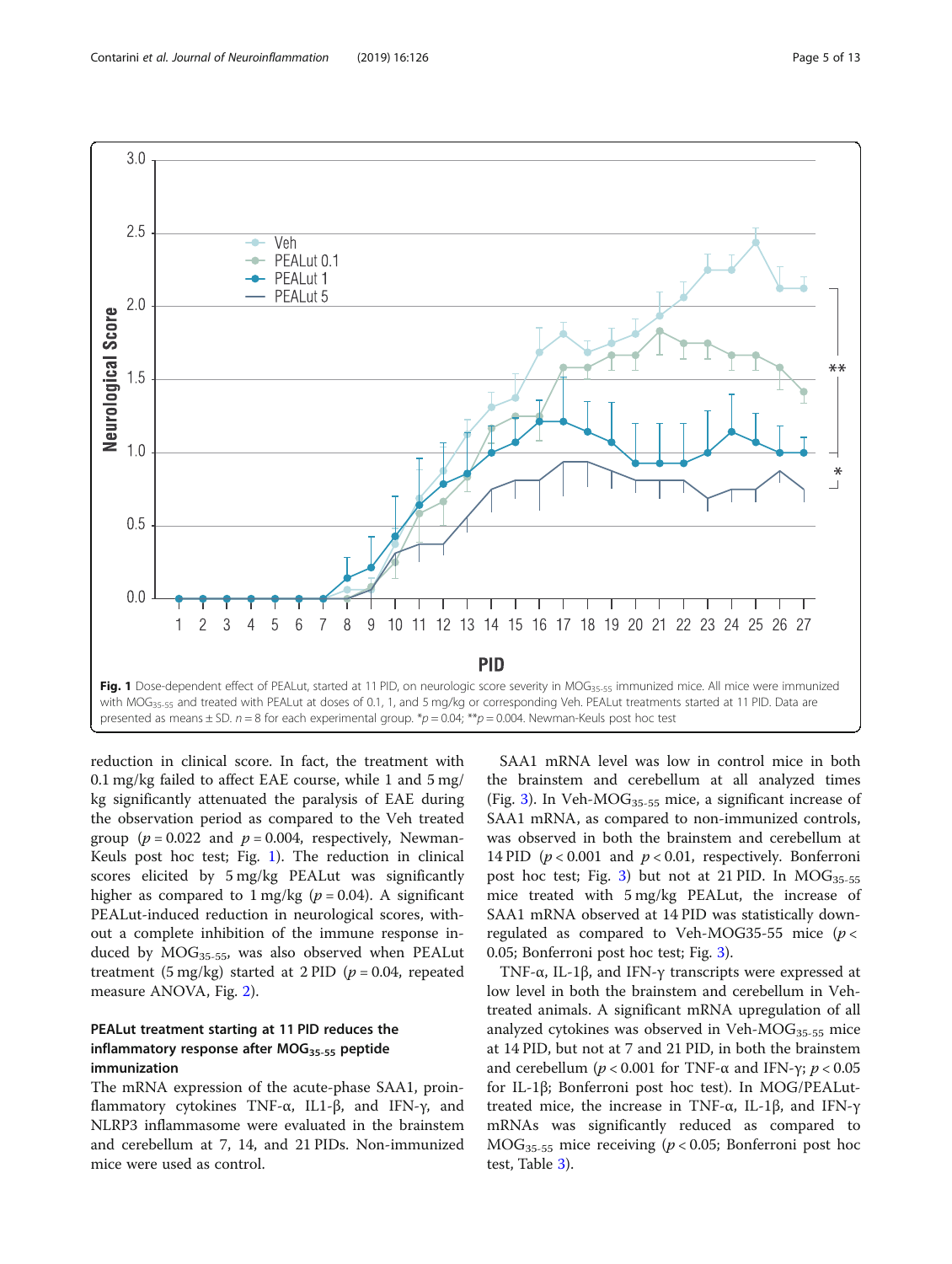<span id="page-5-0"></span>

The expression of NLRP3 was markedly upregulated in  $MOG<sub>35-55</sub>$  immunized-mice at 14 PID ( $p < 0.001$ ; Bonferroni post hoc test), and such increase was still significant at 21 PID in the cerebellum (Table [3](#page-7-0)). In MOG/ PEALut-treated mice, there was a downregulation of NLRP3 mRNA in the cerebellum at 14 PID.

## MOG35-55 peptide and PEALut treatment regulate the expression of selected receptors involved in inflammation in EAE mice

The expression of TLR2, Fpr2, CD3-γ, TCR-ζ chain, CD137,  $CB_1$ ,  $CB_2$ , and MBP mRNAs were evaluated in the brainstem and cerebellum at 7, 14, and 21 PIDs. In the former area, TLR2, Fpr2, CD3-γ, TCR-ζ chain, CD137, and  $CB<sub>2</sub>$  mRNAs showed a significant upregulation in Veh-MOG35-55 mice at 14 PID, whereas only CD3-γ, TCR-ζ chain, and  $CB<sub>2</sub>$  were still upregulated at 21 PID. In the cerebellum, TLR2, Fpr2, CD3-γ, TCR-ζ chain, CD137, and  $CB<sub>2</sub>$ mRNAs were upregulated at 14 PID and the expression of TLR2, CD3-γ, TCR-ζ chain, and CB<sub>2</sub> mRNAs persisted at 21 PID (Table [4\)](#page-8-0).  $CB_1$  and MBP transcripts have not changed in expression at any time. In MOG/PEALut-treated mice, CD3-γ, TCR-ζ chain, CD137, TLR2, and  $CB_2$  mRNAs were significantly downregulated as compared to Veh-MOG35-55 mice at 14 PID in both brain areas (Table [4\)](#page-8-0).

## **Discussion**

The present results demonstrate that the intraperitoneally administration of the composite PEALut significantly reduces the development of clinical signs in the MOG35-55 model of EAE. The dose-dependent improvement of clinical score induced by PEALut is associated with a reduction in transcript expression of the acute-phase protein SAA1, the pro-inflammatory cytokines TNF-α, IL-1β, IFN-γ, and NLRP3, and of receptors TLR2, Fpr2, CD137, CD3-γ, TCR-ζ chain, and CB<sub>2</sub>.

For dose-response evaluation, PEALut administration was initiated at 11 PID, at the first signs of sickness. At this time, the T cell priming is not prevented, and it is possible to assess just the subsequent decrease of the disease (semi-therapeutic treatment). A protective effect was also observed when the PEALut treatment was started at 2 PID. In this condition, PEALut attenuates the clinical symptoms induced by  $MOG_{35-55}$ . This suggest that the reduced clinical symptoms could be due to a reduced T cell infiltration into the CNS also indicated by CD3-γ and TCR-ζ chain mRNA reduction in the PEALut-treated group.

In a previous study [\[25](#page-11-0)], it was demonstrated that 5 mg/kg PEA reduced the severity of clinical scores of EAE. In the present paper, using the same EAE protocol, but administering different doses of a composite containing PEA, PEALut, we obtained a reduction in neurological scores that resembles what was previously reported [\[25\]](#page-11-0). The results of our study confirm the antiinflammatory effects of PEALut, which resembles to that of PEA alone. In contrast, in our in vitro studies, PEA-Lut regulation of gene expression in oligodendrocyte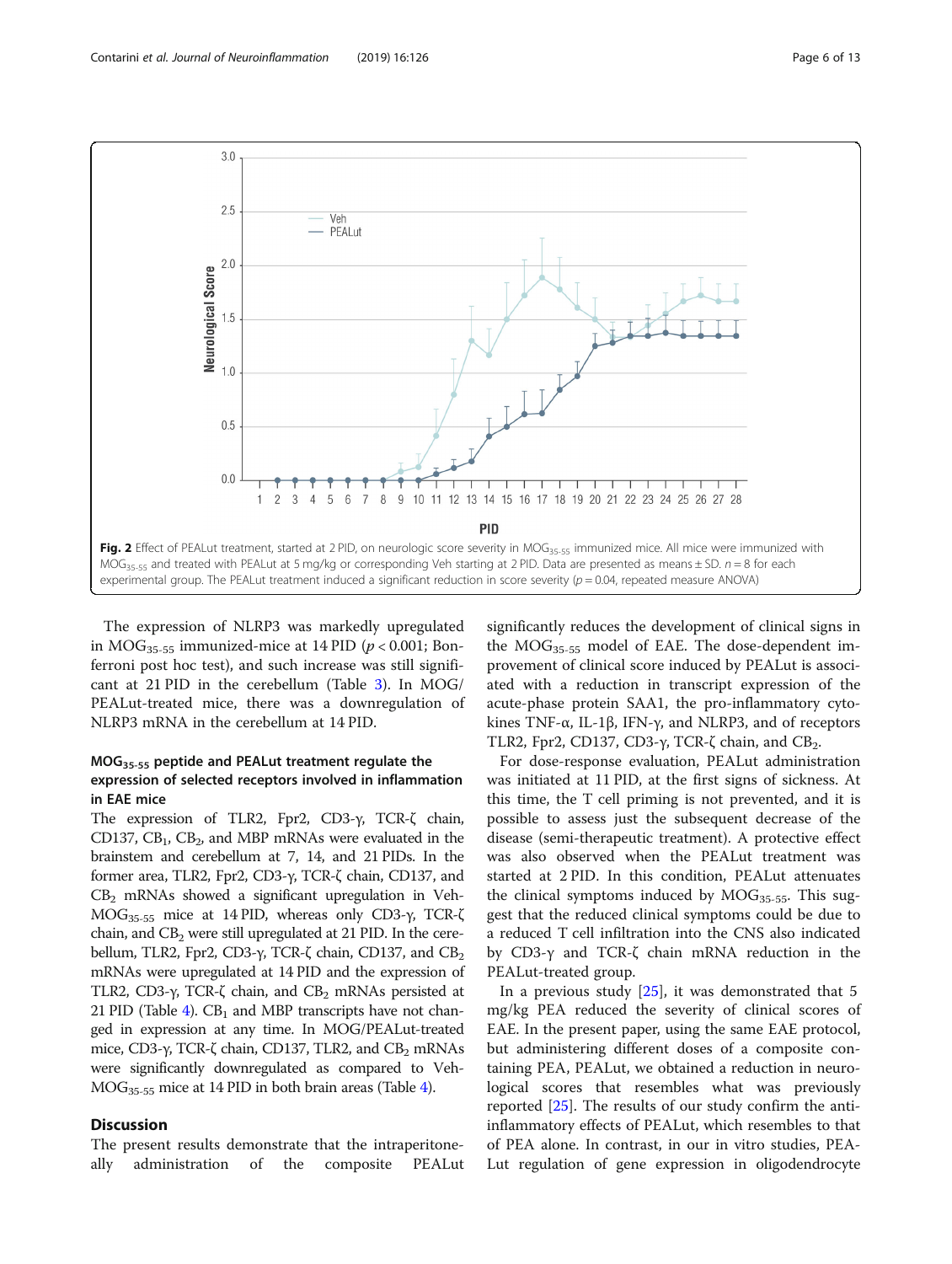<span id="page-6-0"></span>

precursor cells was not mimicked by its molecular components alone, thus suggesting a putative novel effect of PEALut on myelination processes [[20\]](#page-11-0). Unfortunately, in our in vivo experimental conditions, in both the brainstem and cerebellum, we did not observe any change in gene codifying myelin proteins at any time (Table [4](#page-8-0)). This did not allow the evaluation of the PEALut effect

on myelination. To test a potential PEALut remyelinating effect, it should be more convenient to use the classical and well established cuprizone-mediated model of demyelination/remyelination.

In addition to neurological scores, in the present study, we examined gene expression and receptors involved in inflammation in the brainstem and cerebellum.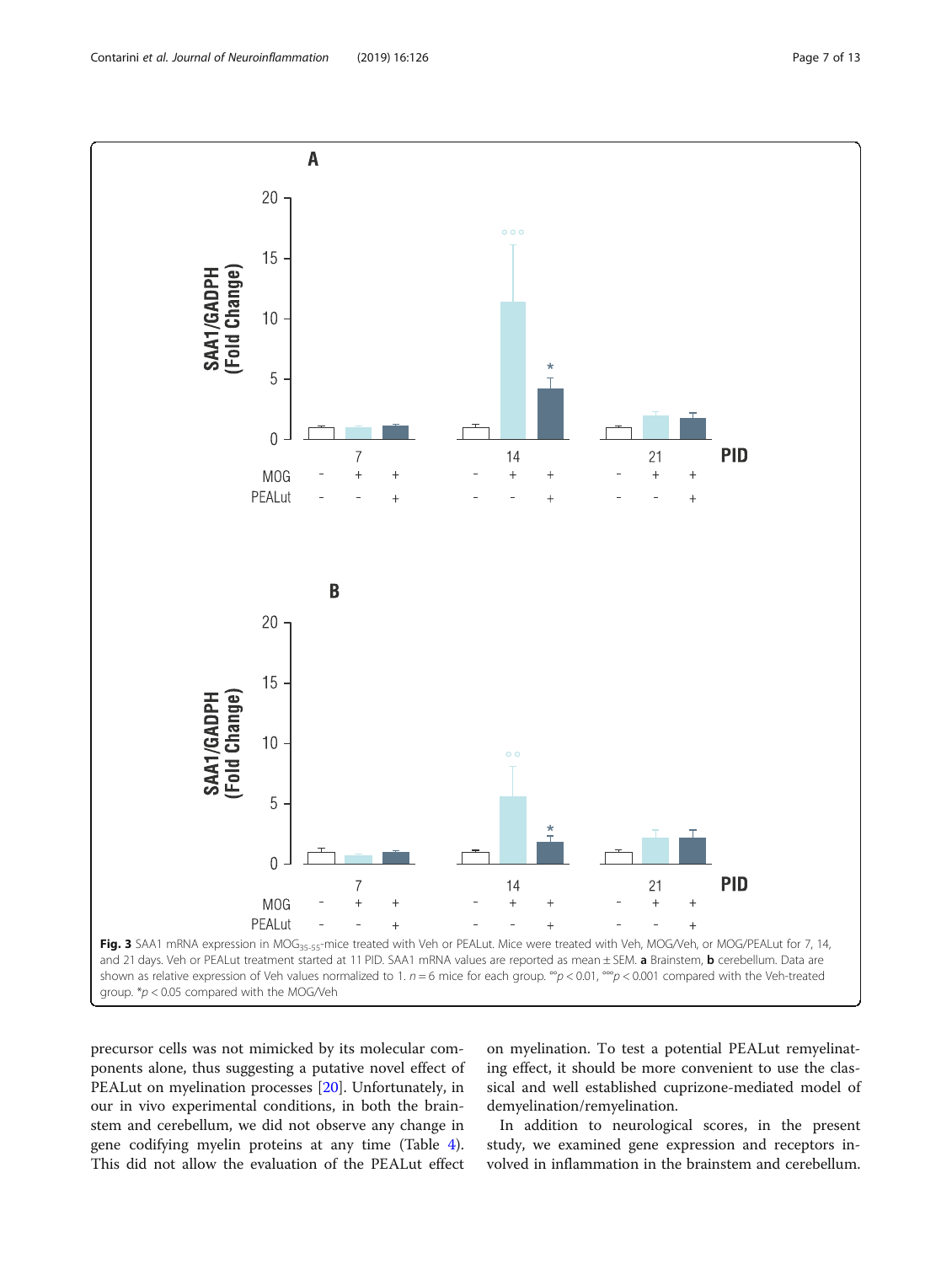<span id="page-7-0"></span>Table 3 Proinflammatory protein mRNAs expression in brainstem and cerebellum of MOG<sub>35-55</sub> immunized mice treated with Veh or PEALut

|             |            |               | <b>Brainstem</b>                   |                | Cerebellum<br>PID |                                 |                       |  |
|-------------|------------|---------------|------------------------------------|----------------|-------------------|---------------------------------|-----------------------|--|
|             |            |               | <b>PID</b>                         |                |                   |                                 |                       |  |
|             |            |               | 14                                 | 21             |                   | 14                              | 21                    |  |
| TNF-a/GADPH | <b>Veh</b> | $1.0 \pm 0.1$ | $1.0 \pm 0.3$                      | $1.0 \pm 0.2$  | $1.0 \pm 0.2$     | $1.0 \pm 0.1$                   | $1.0 \pm 0.2$         |  |
|             | MOG/Veh    | $2.5 \pm 0.3$ | $106.4 \pm 33.3^{\circ\circ\circ}$ | $21.6 \pm 6.5$ | $1.6 \pm 0.1$     | $71.7 \pm 19.7$ <sup>ooo</sup>  | $32.2 \pm 14.1$       |  |
|             | MOG/PEALut | $2.4 \pm 0.4$ | $52.6 \pm 21.9*$                   | $15.9 \pm 4.5$ | $2.0 \pm 0.2$     | $31.9 \pm 11.4***$              | $16.5 \pm 4.6$        |  |
| IL1-β/GADPH | Veh        | $1.0 \pm 0.1$ | $1.0 \pm 0.2$                      | $1.0 \pm 0.2$  | $1.0 \pm 0.1$     | $1.0 \pm 0.5$                   | $1.0 \pm 0.5$         |  |
|             | MOG/Veh    | $2.4 \pm 0.6$ | $330.2 \pm 77.8$ <sup>ooo</sup>    | $31.5 \pm 6.9$ | $2.1 \pm 0.3$     | $123.0 \pm 78.6^{\circ}$        | $21.8 \pm 8.8$        |  |
|             | MOG/PEALut | $4.7 \pm 2.0$ | $174.7 \pm 65.8$ **                | $23.7 \pm 6.5$ | $4.0 \pm 0.8$     | $18.8 \pm 12.2*$                | $14.8 \pm 6.8$        |  |
| INFy/GADPH  | Veh.       | $1.0 \pm 0.2$ | $1.0 \pm 0.5$                      | $1.0 \pm 0.4$  | $1.0 \pm 0.2$     | $1.0 \pm 0.4$                   | $1.0 \pm 0.2$         |  |
|             | MOG/Veh    | $1.0 \pm 0.3$ | $115.2 \pm 0.5^{\circ\circ\circ}$  | $19.2 \pm 4.7$ | $1.7 \pm 0.5$     | $37.8 \pm 15.7$ <sup>oo</sup>   | $27.8 \pm 8.1$        |  |
|             | MOG/PEALut | $1.4 \pm 0.3$ | $35.7 \pm 17.2$ **                 | $19.3 \pm 7.7$ | $1.0 \pm 0.1$     | $6.9 \pm 1.8*$                  | $22.5 \pm 10.4$       |  |
| NLRP3/GADPH | Veh.       | $1.0 \pm 0.1$ | $1.0 \pm 0.1$                      | $1.0 \pm 0.2$  | $1.0 \pm 0.1$     | $1.0 \pm 0.1$                   | $1.0 \pm 0.1$         |  |
|             | MOG/Veh    | $0.7 \pm 0.0$ | $11.2 \pm 1.4^{\circ\circ\circ}$   | $3.3 \pm 0.6$  | $0.7 \pm 0.1$     | $7.2 \pm 2.0^{\circ\circ\circ}$ | $4.4 \pm 0.8^{\circ}$ |  |
|             | MOG/PEALut | $1.0 \pm 0.2$ | $6.9 \pm 2.2$ **                   | $2.2 \pm 0.6$  | $0.9 \pm 0.1$     | $2.9 \pm 0.6$ **                | $2.9 \pm 0.6$         |  |

Mice were treated with Veh, MOG/Veh, or MOG/PEALut for 7, 14, and 21 days. Veh or PEALut treatments started at 11 PID. TNF-α, IL-1β, INFγ, and NLRP3 mRNAs values are reported as mean ± SEM. Data are shown as relative expression of Veh-treated values normalized to 1.  $n = 6$  mice for each group.  $^{\circ}p$  < 0.05,  $^{\circ}p$  < 0.01, and  $\frac{1}{2}$   $\infty$  0.001 compared with the Veh-treated group. \*p < 0.05 and \*\*p < 0.01 compared with the MOG/Veh

Furthermore, we followed the development of EAE over the time analyzing a large number of inflammatory gene markers (such as, TNF-α, IL1-β, INF-γ, SAA1, and NLRP3) and the expression of selected receptors involved in inflammation (such as TLR2, Fpr2, CD3-γ, TCR-ζ chain, and  $CB_2$ ).

In Rahimi's paper  $[25]$  $[25]$ , the TNF-α, IFN-β, and IL-17 gene expression was examined only at 28 PID; in their experimental conditions, these genes were still upregulated in  $MOG_{35-55}$ -treated animals. In our conditions, the gene expression was evaluated at 7, 14, and 21 PID. At 14 PID, the expression of all inflammation-related genes was remarkably increased in both the brainstem and cerebellum and their expression was significantly reduced by PEALut. At 21 PID, there was no longer upregulation of inflammatory gene markers induced by MOG35-55-immunization; in fact, all the genes examined were not significantly different from the control animals.

PEALut has been shown to act as protective agent in different experimental models of CNS diseases [\[16](#page-11-0), [19](#page-11-0), [26\]](#page-11-0). Its activity has been shown to be superior to ultramicronized-PEA [[17\]](#page-11-0). The active molecules of composite, PEA and Lut, have complementary and additive pharmacological activities, due to the ability to interact with different targets involved in the inflammatory response [\[27,](#page-11-0) [28](#page-11-0)]. PEA is endowed with important neuroprotective, anti-inflammatory, and analgesic actions. The peroxisome proliferator-activated receptor (PPAR)-α is the molecular target that directly mediates some of the neuroprotective, anti-inflammatory, and analgesic effects of PEA [[6\]](#page-11-0). Indirect mechanisms of action for PEA has

also demonstrated that PEA potentiates anandamide actions at cannabinoid receptors (while itself having no appreciable affinity for either  $CB_1$  or  $CB_2$  receptors) and anandamide desensitization of transient receptor potential cation channel subfamily V member 1 (TRPV1) channels ("entourage" effects). Lut is a widespread flavone known to have antioxidant and cytoprotective properties related to nuclear factor erythroid 2-related factor 2-(Nrf2) pathway. Extensive in vitro and in vivo investigations have underlined that Lut exhibits beneficial neuroprotective properties via different mechanisms [[28\]](#page-11-0). Importantly, Lut has been shown to improve the morphology of PEA: naïve PEA shows a morphology characterized by large flat crystals, and the presence of very small quantities of Lut stabilizes the microparticles inhibiting PEA crystallization process [\[15](#page-11-0)]. The stabilization of PEA by the addition of Lut together with the combination of two different active molecules make PEALut an interesting multi-target product with high potentiality to tackle the chronic complex condition affecting CNS. The reduction in clinical signs in EAE MOG35-55 model alongside the decrease of the expression of different transcripts involved in the neuroinflammation suggests that PEALut might have protective effects in MS, as observed in other CNS diseases.

To identify possible mechanisms underlying PEALutinduced protection in EAE mice, we evaluated the expression of genes coding for inflammatory proteins, i.e., SAA1, TNF- $\alpha$ , IL-1 $\beta$ , IFN- $\gamma$ , and NLRP3. PEALut has been shown to regulate inflammatory processes by modulating the production of cytokines in different CNS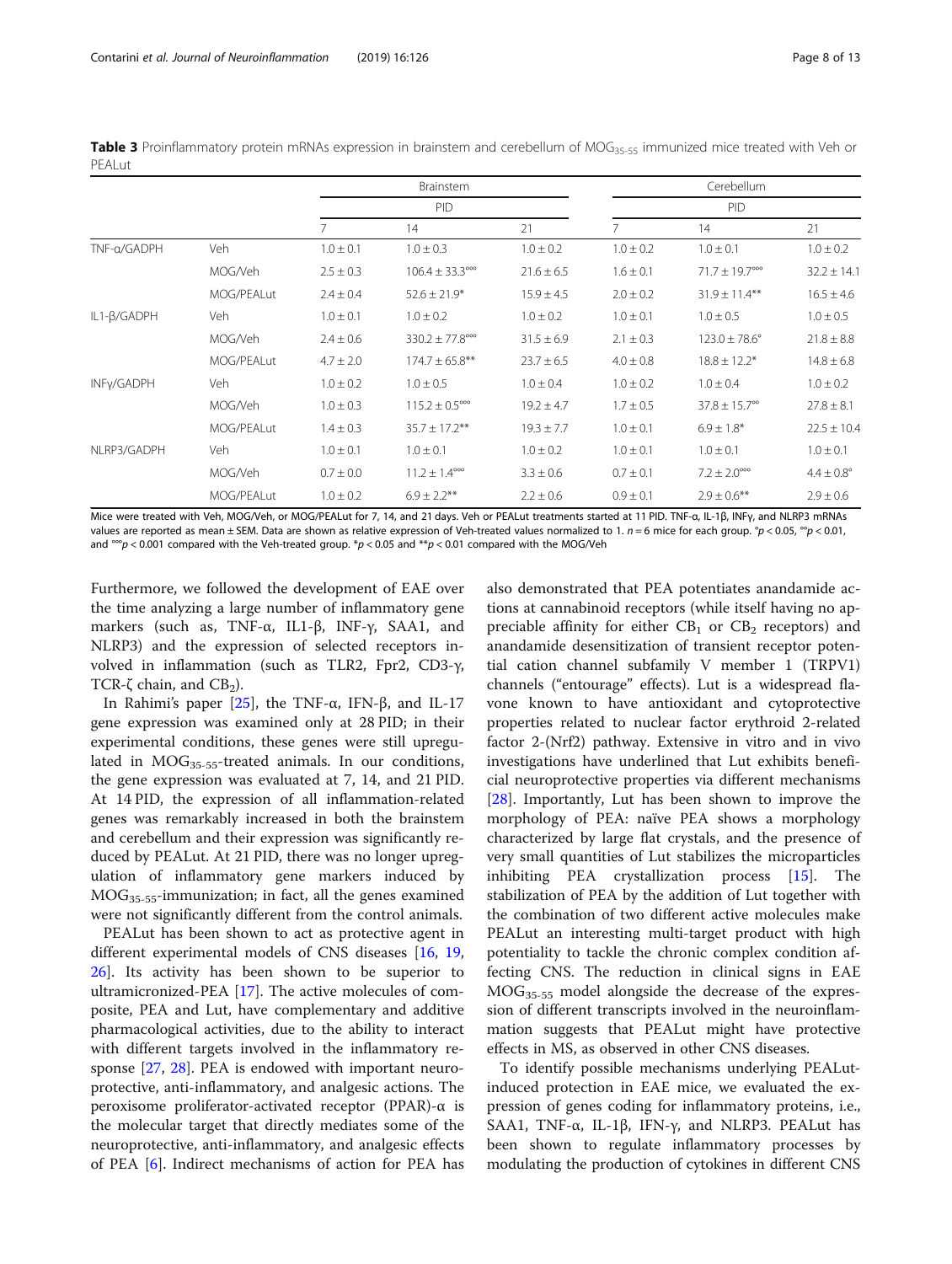<span id="page-8-0"></span>

|  | <b>Table 4</b> Expression of TLR2, Fpr2, CD3-y, TCR-ζ chain, CD137, CB <sub>1</sub> , CB <sub>2</sub> , and MBP mRNAs in the brainstem and cerebellum of |  |  |  |  |  |  |
|--|----------------------------------------------------------------------------------------------------------------------------------------------------------|--|--|--|--|--|--|
|  | MOG <sub>35-55</sub> immunized mice treated with Veh or PEALut                                                                                           |  |  |  |  |  |  |

|                              |             |                | Brainstem                          |                                   | Cerebellum<br>PID |                                   |                                |  |
|------------------------------|-------------|----------------|------------------------------------|-----------------------------------|-------------------|-----------------------------------|--------------------------------|--|
|                              |             |                | PID                                |                                   |                   |                                   |                                |  |
|                              |             | $\overline{7}$ | 14                                 | 21                                | $\overline{7}$    | 14                                | 21                             |  |
| TLR2/GADPH                   | Veh         | $1.0 \pm 0.2$  | $1.0 \pm 0.2$                      | $1.0 \pm 0.1$                     | $1.0 \pm 0.1$     | $1.0 \pm 0.4$                     | $1.0 \pm 0.3$                  |  |
|                              | MOG/Veh     | $0.7 \pm 0.2$  | $12.0 \pm 2.8^{\circ\circ\circ}$   | $4.6 \pm 0.8$                     | $0.7 \pm 0.0$     | $17.3 \pm 7.6^{\circ\circ}$       | $16.2 \pm 6.6^{\circ}$         |  |
|                              | MOG/PEALut  | $1.0 \pm 0.3$  | $6.8 \pm 1.9*$                     | $3.2 \pm 0.6$                     | $0.8 \pm 0.4$     | $2.6 \pm 0.7*$                    | $9.7 \pm 4.8$                  |  |
| Fpr2/GADPH                   | Veh         | $1.0 \pm 0.2$  | $1.0 \pm 0.1$                      | $1.0 \pm 0.1$                     | $1.0 \pm 0.4$     | $1.0 \pm 0.2$                     | $1.0 \pm 0.1$                  |  |
|                              | MOG/Veh     | $1.4 \pm 0.5$  | $45.6 \pm 11.8$ <sup>ooo</sup>     | $8.0 \pm 2.8$                     | $1.3 \pm 0.3$     | $50.7 \pm 26.2^{\circ\circ}$      | $32.3 \pm 13.0$                |  |
|                              | MOG/PEALut  | $1.6 \pm 0.5$  | $24.6 \pm 9.1*$                    | $5.1 \pm 1.4$                     | $1.9 \pm 0.2$     | $22.6 \pm 11.2$                   | $17.3 \pm 4.1$                 |  |
| CD3y/GADPH                   | <b>CTRL</b> | $1.0 \pm 0.1$  | $1.0 \pm 0.1$                      | $1.0 \pm 0.1$                     | $1.0 \pm 0.2$     | $1.0 \pm 0.1$                     | $1.0 \pm 0.1$                  |  |
|                              | MOG/Veh     | $1.2 \pm 0.6$  | $72.7 \pm 9.1^{\circ\circ\circ}$   | $44.6 \pm 11.4^{\circ\circ\circ}$ | $1.5 \pm 0.4$     | $140.4 \pm 72.2$ <sup>oo</sup>    | $151.0 \pm 40.7$ <sup>oo</sup> |  |
|                              | MOG/PEALut  | $1.3 \pm 0.3$  | $35.2 \pm 14.4***$                 | $31.8 \pm 8.8$                    | $0.9 \pm 0.3$     | $31.0 \pm 13.8*$                  | $105.7 \pm 33.9$               |  |
| TCR- <sub>Chain</sub> /GADPH | <b>CTRL</b> | $1.0 \pm 0.3$  | $1.0 \pm 0.1$                      | $1.0 \pm 0.1$                     | $1.0 \pm 0.4$     | $1.0 \pm 0.1$                     | $1.0 \pm 0.1$                  |  |
|                              | MOG/Veh     | $0.9 \pm 0.2$  | $45.1 \pm 8.0^{\circ\circ\circ}$   | $19.3 \pm 4.6^{\circ\circ}$       | $1.4 \pm 0.3$     | $10.6 \pm 4.5^{\circ\circ}$       | $8.5 \pm 1.9^{\circ}$          |  |
|                              | MOG/PEALut  | $0.8 \pm 0.2$  | $19.2 \pm 7.5***$                  | $13.1 \pm 3.3$                    | $1.4 \pm 0.2$     | $3.2 \pm 1.1*$                    | $7.1 \pm 2.2$                  |  |
| CD137/GADPH                  | Veh         | $1.0 \pm 0.2$  | $1.0 \pm 0.1$                      | $1.0 \pm 0.2$                     | $1.0 \pm 0.2$     | $1.0 \pm 0.1$                     | $1.0 \pm 0.1$                  |  |
|                              | MOG/Veh     | $1.0 \pm 0.0$  | $140.7 \pm 47.0^{\circ\circ\circ}$ | $11.9 \pm 2.6$                    | $1.4 \pm 0.0$     | $27.9 \pm 13.4^{\circ\circ\circ}$ | $7.3 \pm 1.4$                  |  |
|                              | MOG/PEALut  | $1.2 \pm 0.0$  | $50.9 \pm 20.3$ **                 | $9.6 \pm 2.2$                     | $1.8 \pm 0.4$     | $5.9 \pm 1.2***$                  | $6.0 \pm 1.4$                  |  |
| CB <sub>2</sub> /GADPH       | Veh         | $1.0 \pm 0.2$  | $1.0\pm0.2$                        | $1.0 \pm 0.3$                     | $1.0 \pm 0.0$     | $1.0 \pm 0.3$                     | $1.0 \pm 0.2$                  |  |
|                              | MOG/Veh     | $1.2 \pm 0.1$  | $19.0 \pm 5.7^{\circ\circ\circ}$   | $7.4 \pm 2.0^{\circ}$             | $0.9 \pm 0.1$     | $8.1 \pm 2.8^{\circ\circ\circ}$   | $7.5 \pm 1.9^{\circ\circ}$     |  |
|                              | MOG/PEALut  | $1.5 \pm 0.1$  | $6.5 \pm 2.5$ **                   | $6.3 \pm 2.3$                     | $1.5 \pm 0.3$     | $2.9 \pm 0.5*$                    | $5.7\pm1.8$                    |  |
| CB <sub>1</sub> /GADPH       | Veh         | $1.0 \pm 0.2$  | $1.0 \pm 0.3$                      | $1.0 \pm 0.2$                     | $1.0 \pm 0.5$     | $1.0 \pm 0.2$                     | $1.0 \pm 0.1$                  |  |
|                              | MOG/Veh     | $0.8 \pm 0.2$  | $1.1 \pm 0.3$                      | $1.2 \pm 0.3$                     | $1.0 \pm 0.2$     | $0.9 \pm 0.2$                     | $1.1 \pm 0.1$                  |  |
|                              | MOG/PEALut  | $0.8 \pm 0.1$  | $1.3 \pm 0.5$                      | $1.1 \pm 0.3$                     | $1.6 \pm 0.4$     | $1.1 \pm 0.3$                     | $0.9 \pm 0.1$                  |  |
| MBP/GADPH                    | <b>CTRL</b> | $1.0 \pm 0.2$  | $1.0 \pm 0.1$                      | $1.0 \pm 0.1$                     | $1.0 \pm 0.0$     | $1.0 \pm 0.1$                     | $1.0 \pm 0.1$                  |  |
|                              | MOG/Veh     | $1.1 \pm 0.0$  | $0.9 \pm 0.0$                      | $0.8 \pm 0.0$                     | $0.8 \pm 0.1$     | $0.8 \pm 0.2$                     | $1.1 \pm 0.1$                  |  |
|                              | MOG/PEALut  | $1.1 \pm 0.1$  | $1.0 \pm 0.1$                      | $1.0 \pm 01$                      | $1.0 \pm 0.1$     | $0.8 \pm 0.1$                     | $0.9 \pm 0.0$                  |  |

Mice were treated with Veh, MOG/Veh, or MOG/PEALut for 7, 14, and 21 days. Veh or PEALut treatments started at 11 PID. TLR2, Fpr2, CD3γ, TCR-ζ chain, CD137,  $CB_1$ ,  $CB_2$ , and MBP mRNA values are reported as mean ± SEM.  $n = 6$  mice for each group. Data are shown as relative expression of Veh-treated values normalized to 1.  $n = 6$  mice for each group. °p < 0.05, °°p < 0.01, and °°p < 0.001 compared with the Veh-treated group. \*p < 0.05, \*\*p < 0.01, and \*\*\*p < 0.001 compared with the MOG/Veh

conditions associated with neuroinflammation alongside a modulation of NF-κB activation [[17,](#page-11-0) [26\]](#page-11-0), and the present data extend the effect to a condition that summarize many aspects of MS. Moreover, this is the first evidence concerning the regulation of NLRP3 expression by a NAE derivative in CNS neuroinflammation. The NLRP3 has been reported to be involved in the development of MS through the secretion of IL-1β and IL-18 [[29](#page-11-0)], and its pharmacological inhibition has been regarded as a potential target for the treatment of MS [[30\]](#page-11-0). Enhanced expression of NLRP3 is known to occur in response to NF-κB activation [\[31](#page-11-0)]. Since PEA-Lut has been reported to limit NF-κB activation [\[17](#page-11-0), [26](#page-11-0)], the PEALut-induced NLRP3 mRNA decrease might be a consequence of the modulation of NF-κB activation. Further studies are necessary to establish a potential direct action of PEALut on NLRP3 expression.

In our study, PEALut also elicited a reduced SAA1 expression. In our knowledge, this is the first evidence concerning the ability of the composite PEALut to regulate SAA1 mRNA expression in two cerebral areas involved in EAE development. Interestingly, PEALut has been found to significantly limit the rise of SAA1 mRNA expression in oligodendrocyte progenitor cells subjected to a 1-week exposure to TNF- $\alpha$  [\[22\]](#page-11-0). SAA1 is an acute phase protein, known to be synthesized mainly by hepatocytes in response to cytokines and other regulatory factors. These proteins mobilize the leukocyte population to neutralize pathogens, while simultaneously initiate the repair processes to restore normal function and limit secondary inflammatory damage [[32\]](#page-11-0).

SAA protein was found to be elevated in peripheral blood of patients with relapsing–remitting MS over a 3 month period [\[23](#page-11-0)]. In chronic-relapsing (CR) EAE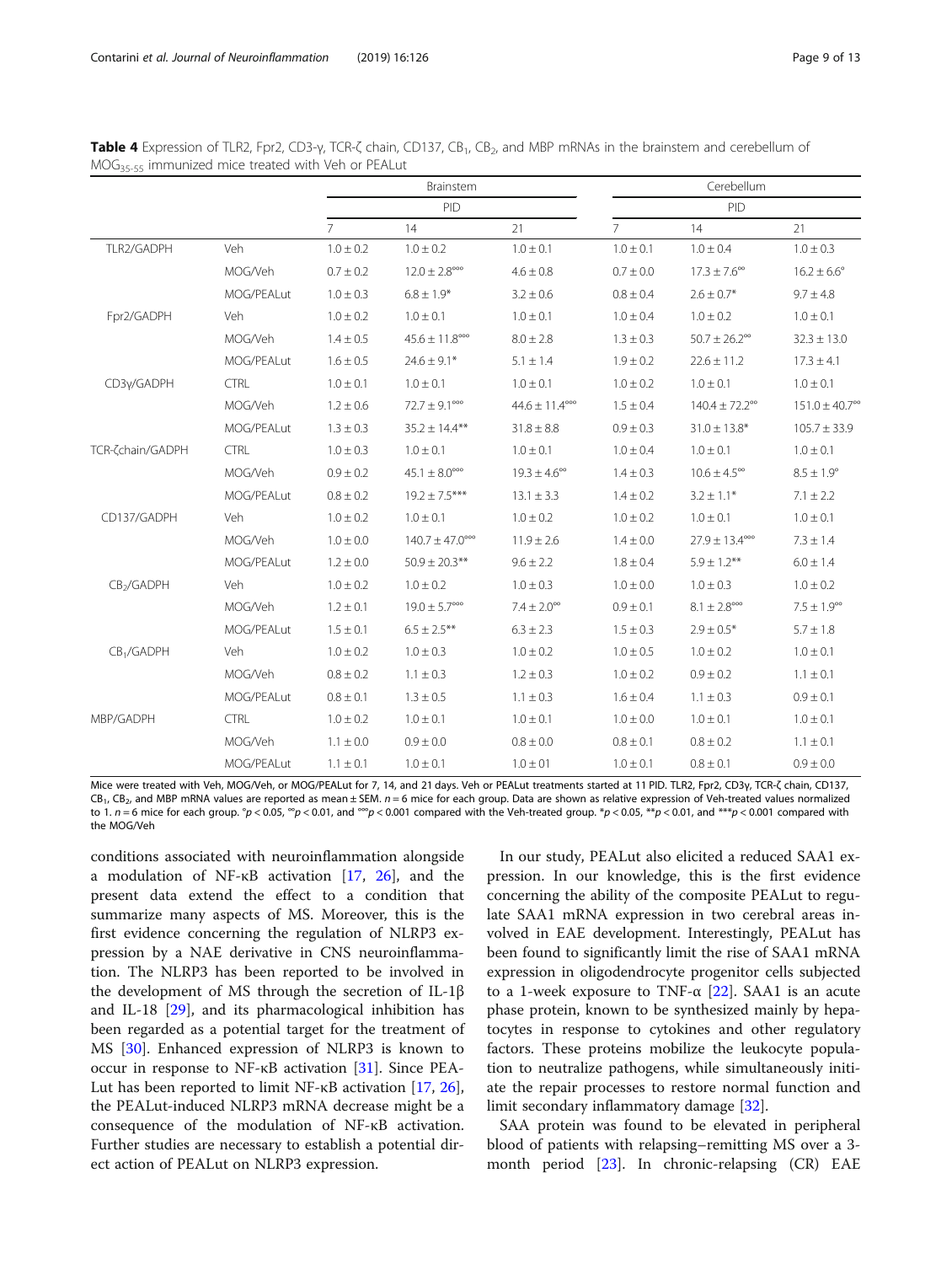models of MS, the contribution of the response in the acute phase was recently reported [[33\]](#page-11-0). In CR-EAE, SAA1 mRNA was found to be significantly elevated in the liver in mice before the onset of clinical signs. In the present study, by using the EAE  $MOG_{35-55}$  model, we find that SAA1 mRNA is also significantly increased in the brainstem and cerebellum in the symptomatic phase of the disease. Since SAA1 mRNA was not measured immediately before the symptomatic phase, it is not clear whether its production preceded the onset of neurological signs as observed in the liver of CR-EAE mice. SAA1 mRNA transcription is constitutive in human and mouse brain [[34](#page-11-0)–[36](#page-11-0)]. Pyramidal neurons of the cerebral cortex and Purkinje cells of the cerebellum have been reported to express SAA1 mRNA in normal human brain [\[36\]](#page-11-0). However, non-neuronal SAA1 mRNA expression occurs, in CNS, in glial cell populations, and its synthesis is stimulated by TNF- $\alpha$ , lipopolysaccaride, and exogenous recombinant human Apo-SAA [[22\]](#page-11-0). This evidence suggests that the increased SAA1 mRNA in the brain areas of EAE mice could be produced by activated glial cells, including oligodendrocytes. In line with this hypothesis, in the brains of patients with neurologically confirmed MS, an intense immunohistochemical staining of SAA is associated to the myelin sheaths of axons in the affected areas [\[37\]](#page-11-0). Moreover, PEALut has been shown to reduce SAA1 mRNA in OPCs after TNF-α treatment [[22\]](#page-11-0). However, the possibility of a neuronal increase or a synthesis of SAA1 mRNA by immune cells recruited from periphery cannot be ruled out.

Many pro- and anti-inflammatory signals and proresolving circuits converge on a group of receptors that integrate contrasting cues to determine the course of inflammation. Among these receptors, we report that the mRNA of receptors CD137, CD3-γ, CTR-ζ chain, TLR2, Fpr2, and  $CB<sub>2</sub>$  was increased in the brain areas of MOG35-55, mainly on 14 PID, when clinical symptoms were well established. Their expression was regulated by PEALut administration. All these receptors are known to be linked, with specific functions, to inflammatory response; however, little is known about their temporal profiles in the brainstem and cerebellum of mice immunized with  $MOG<sub>35-55</sub>$  peptide. The costimulatory molecule CD137 (4-1BB, TNFRSF9), a member of the TNF receptor superfamily, is critical for both the induction and effector phase of EAE. CD137 and CD137 ligands (CD137L, 4-1BB ligand, TNFS9) increase in serum and CSF of MS patients [[38\]](#page-11-0). In addition, mRNA CD137 has been reported to increase in activated memory TMOG cells and its transcription regulated by non-psychoactive cannabinoid, cannabidiol [\[39](#page-11-0)]. The reduction in CD137 mRNA expression, induced by PEALut, might be also related to activated T cells. The data sustain the idea that manipulation of costimulatory signals might represent an important mechanism to inhibit immune activation.

The possibility of PEALut to influence T cell activation and/or infiltration is also suggested from its ability to reduce the expression of the CD3-γ and TCR-ζ chain, two transcripts of the TCR signal-transduction complex. PEALut effects on T cell markers suggest that less T cells infiltrate the CNS, and therefore the autoimmune response may have been inhibited at peripheral sites rather than a central sites.

As far as TLR2 evaluation in EAE models are concerned, a previous in situ hybritization study reported a positive staining of TLR2, mainly across meninges, on 10 PID as well as a robust expression in cerebral parenchima in several brain regions, including the medulla and cerebellum, 3 weeks after the  $MOG_{35-55}$ immunization, when animals showed severe clinical symptoms [\[40\]](#page-11-0). Our results confirm the increase of TLR2 mRNA expression in connection with clinical symptom presence; nevertheless, the highest expression was observed on 14 PID in both the brainstem and cerebellum. Since dual labeling performed in previous study [[40\]](#page-11-0) provided the anatomical evidence that microglia/ macrophages were the cells expressing TLR2 in the brain of EAE mice, the decrease in TLR2 mRNA elicited by PEALut confirms that microglia are one of TLR2 targets to reduce neuroinflammation. A further receptor expressed by immune cells is the Fpr2. We report, for the first time, a marked increase of Fpr2 mRNA in the brainstem and cerebellum of mice immunized with MOG35-55 on 14 PID and an important reduction elicited by PEALut treatment. Fpr2 is a G protein-coupled receptor functionally expressed on immune cells, including mast cells, microglia, and epithelial cells, that transduces signals from lipoxin A4, annexin A1, and SAA to regulate inflammation and its resolution [[41](#page-11-0), [42\]](#page-11-0). Fpr2 ligand-specific interactions are able to induce either proinflammatory or proresolution/anti-inflammatory effects. In conditions associated to CNS damage such as the hemicerebellectomy, Fpr2 protein level was significant upregulated in secondary inflammatory damage phase [[43\]](#page-11-0). Our results show that an upregulation in Fpr2 also occurs in experimental models of MS and that its regulation with PEALut might trigger the resolution of MOG35-55-induced inflammation. The finding that PEA-Lut also limits  $MOG_{35-55}$ -induced increase of  $CB_2$ mRNA also argue for a promotion of inflammation resolution induced by the composite. In CNS, the expression of  $CB<sub>2</sub>$  receptors is mainly related to the activation state of microglia and upregulation of  $CB<sub>2</sub>$  receptors has been associated with a restoration of tissue homeostasis in pathological neuroinflammatory conditions [\[44\]](#page-12-0). On the other hand,  $CB<sub>2</sub>$  agonists include endogenous bioactive lipids such as endocannabinoids that are well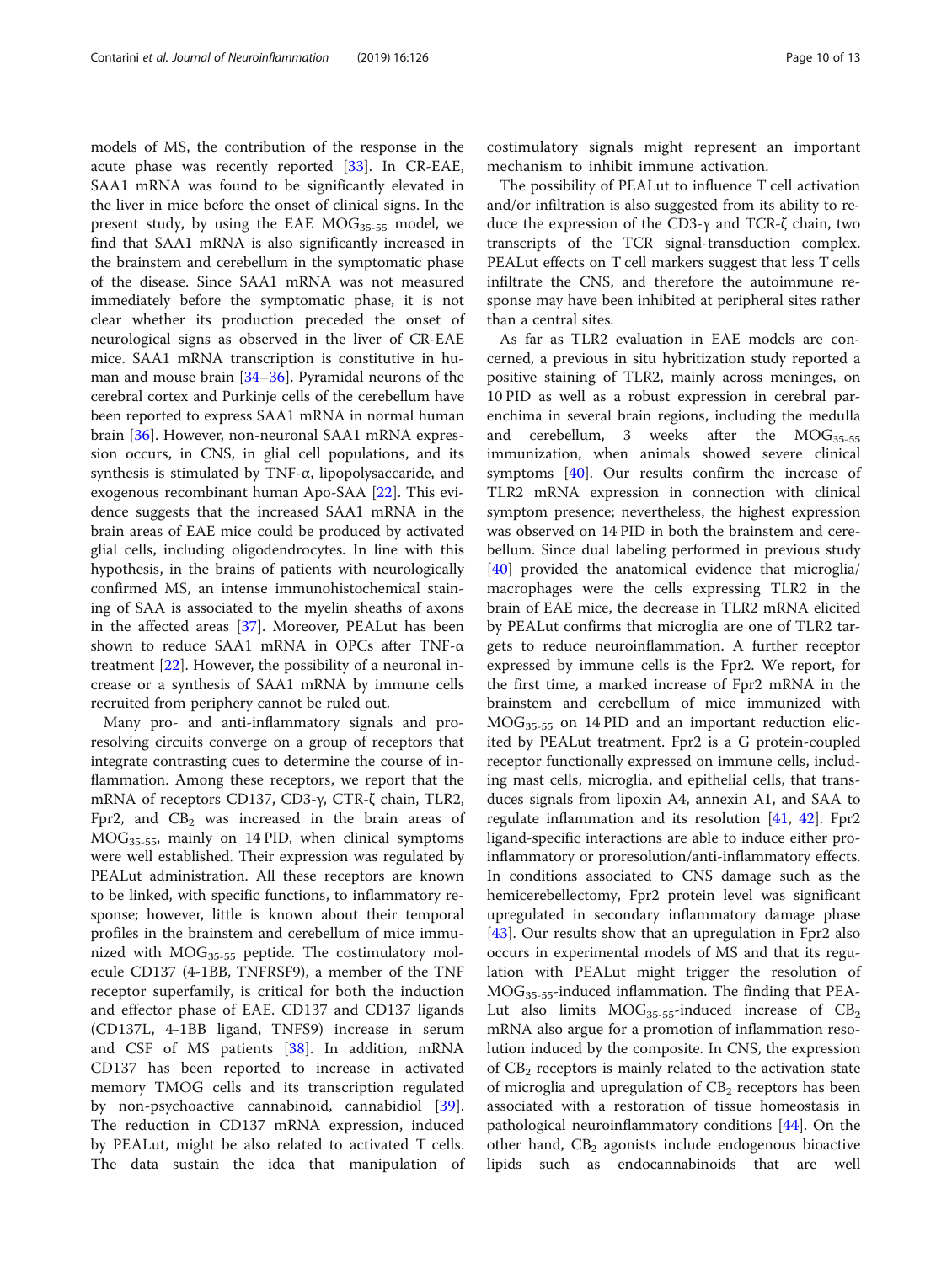characterized pro-resolving lipid mediators [\[45\]](#page-12-0). Importantly, the ability of PEA to enhance endocannabinoid tone is well known  $[46]$  $[46]$ . The data of this report suggest that PEALut might also enhance endocannabinoid tone. In contrast to  $CB_2$  gene expression, we did not find any change in the  $CB_1$  receptor gene expression. In our knowledge, this is the first time that the  $CB_1$  gene is evaluated in MOG<sub>35-55</sub>-EAE model. Previous reports showed a decrease in  $CB_1$  receptors in the monophasic model of EAE in rats that was restricted to the basal ganglia and cortical structures [\[47](#page-12-0)]. Thereafter, a moderate decrease in the density of  $CB_1$  receptors was described in the caudate–putamen during the acute phase of chronic relapsing EAE while a more marked extent in the chronic phase [\[48](#page-12-0)]. This evidence shows that the alteration of  $CB<sub>1</sub>$  are region-dependent and become more pronounced during the chronic phase of the disease. Our results are in line with previous studies: in fact, the MOG35-55 immunization condition used results in an acute monophasic EAE, with a moderate severity of neurological score.

A limitation of the present study relates and concerns the lack of information on the protein levels corresponding to the upregulated genes. In our previous study, PEALut was found to stimulate both the MBP gene expression alongside with the MBP [\[20\]](#page-11-0). Unfortunately, in the EAE model employed, in both the brainstem and cerebellum, we did not observe any change in genes codifying myelin proteins at any time (data not shown). For this reason, we could not investigate the in vivo effect of PEALut on gene expression and protein levels of myelin proteins, as we had done in in vitro studies [\[20](#page-11-0)].

In the present study, we also scheduled to measure TNF-α protein with ELISA in the brainstem at 28 PID. At this time, unlike to what we had thought, both gene expression and protein levels return to basal levels in both MOG-Veh and PEALut-treated groups.

## Conclusions

The results reported here demonstrate that PEALut reduced the severity of clinical signs in the  $MOG_{35-55}$ model of EAE throughout a multitude of antiinflammatory signals and pro-resolving circuits. The results reported do not clarify whether PEALut might also be useful to reduce the demyelination associated with MS; in fact, the experimental conditions adopted and the methods used did not allow the observation of demyelinating processes. The use of demyelination models independently of immune attack such as the cuprizone demyelination model will be more suitable to verify whether PEALut facilitates the development of OPCs in vivo and modulate the expression of different myelin proteins as observed in vitro [[20,](#page-11-0) [21](#page-11-0)].

#### Abbreviations

CB<sub>1</sub>: Cannabinoid receptor type 1; CB<sub>2</sub>: Cannabinoid receptor type 2; CD137: Tumor necrosis factor receptor superfamily member 9; CD3-γ: T cell co-receptor CD3 γ chain; CNS: Central nervous system; EAE: Experimental autoimmune encephalomyelitis; EC: Endocannabinoid; FCA: Freund's Complete Adjuvant; Fpr2: N-formyl peptide receptor 2; GAPDH: Glyceraldehyde-3-phosphate dehydrogenase; GPCR: G proteincoupled receptor; IFN-γ: Interferon gamma; IL-1β: Interleukin 1 beta; Lut: Luteolin; MBP: Myelin basic protein; MOG<sub>35-55</sub>: Fragment of myelin oligodendrocyte glycoprotein; MS: Multiple sclerosis; NAE: N-Acylethanolamine; NLRP3: NLR pyrin domain containing 3 inflammasome; OPC: Oligodendrocyte progenitor cell; PEA: Palmitoylethanolamide; PEALut: Co-ultramicronized PEA and Lut; PID: Post-immunization day; PPAR: Peroxisome proliferator-activated receptors; PTx: Bordatella pertussis pertussis toxin; SAA1: Serum amyloid A1; TCR-ζ chain: T cell surface glycoprotein ζ chain; TLR2: Toll-like receptor 2; TNF-α: Tumor necrosis factor alpha; TRP: Transient receptor potential channels

#### Publisher's Note

Springer Nature remains neutral with regard to jurisdictional claims in published maps and institutional affiliations.

#### Acknowledgements

This paper is dedicated to Dr. Stephen D. Skaper, scientist and remarkable researcher, master in neuropharmacology and neuroscience, with particular focus on molecular and cellular phenomena of neurodegeneration, neuroinflammation, neuroregeneration, and neurotrophic factors. Steve was the inspirer of this scientific publication and our dear friend and colleague. The authors thank Dr. Carla Argentini, Massimo Rizza and Luca Di Giacomo for their technical assistance.

#### Authors' contributions

LF, PG, and MZ conceived of the study design. GC, DF, LF, and MB performed the research. GC, DF, LF, and MZ analyzed the data. LF, MZ, and PG wrote the paper. All authors critically revised and approved the final manuscript.

#### Funding

This study was founded by grants from the University of Padua, Italy (ex 60% to PG and MZ). DF was supported by a grant from University of Padua, Italy (Assegno di Ricerca, 2017).

#### Availability of data and materials

The datasets generated and/or analyzed during the current study are available from the corresponding author on reasonable request.

## Ethics approval and consent to participate

All experiments were conducted in compliance with EU guidelines for the care and use of laboratory animals and those of the Italian Ministry of Health (D.Lg. 26/2014). The study was approved by the Institutional Review Board for Animal Research (Organismo Preposto al Benessere Animale, OPBA) of the University of Padua and by the Italian Ministry of Health (autorization number 65/2017-PR).

#### Consent for publication

Not applicable

#### Competing interests

The authors declare that they have no competing interests.

#### Author details

<sup>1</sup>Department of Pharmaceutical and Pharmacological Sciences, University of Padua, Largo Meneghetti, 2, 35131 Padua, Italy. <sup>2</sup> Present address: Selvita S.A Park Life Science ul., Bobrzyńskiego, 14 30-348 Kraków, Poland.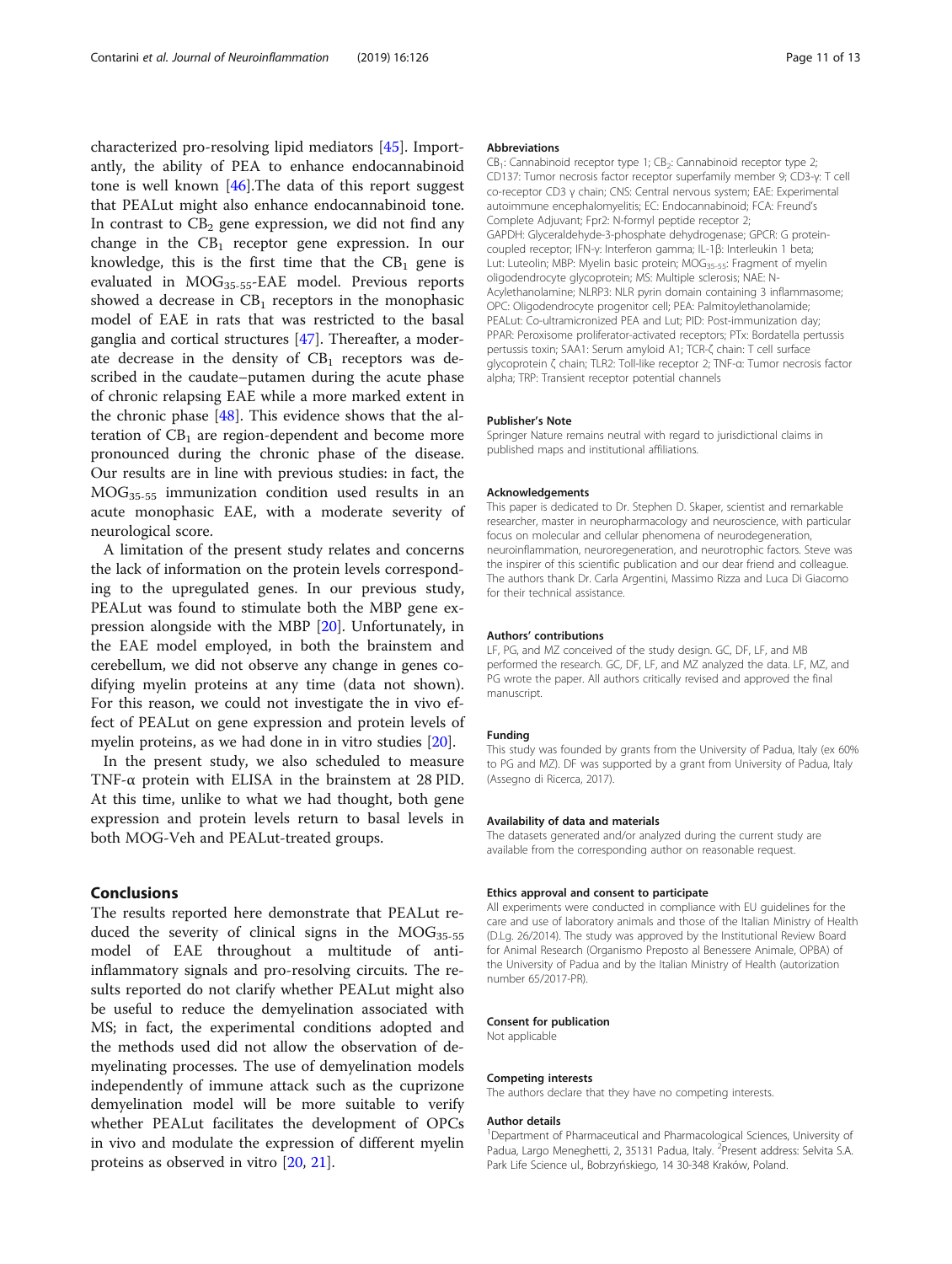## <span id="page-11-0"></span>Received: 31 January 2019 Accepted: 4 June 2019 Published online: 20 June 2019

#### References

- 1. Browne P, Chandraratna D, Angood C, Tremlett H, Baker C, Taylor BV, Thompson AJ. Atlas of Multiple Sclerosis 2013: a growing global problem with widespread inequity. Neurology. 2014;83(11):1022–4.
- 2. Thompson AJ, Baranzini SE, Geurts J, Hemmer B, Ciccarelli O. Multiple sclerosis. Lancet. 2018;391(10130):1622–36.
- 3. Schirmer L, Srivastava R, Hemmer B. To look for a needle in a haystack: the search for autoantibodies in multiple sclerosis. Mult Scler. 2014;20(3):271–9.
- 4. Di Marzo V. New approaches and challenges to targeting the endocannabinoid system. Nat Rev Drug Discov. 2018;17(9):623–39.
- 5. Maione S, Costa B, Di Marzo V. Endocannabinoids: a unique opportunity to develop multitarget analgesics. Pain. 2013;154(Suppl 1):S87–93.
- 6. Mattace Raso G, Russo R, Calignano A, Meli R. Palmitoylethanolamide in CNS health and disease. Pharmacol Res. 2014;86:32–41.
- 7. Ligresti A, De Petrocellis L, Di Marzo V. From phytocannabinoids to cannabinoid receptors and endocannabinoids: pleiotropic physiological and pathological roles through complex pharmacology. Physiol Rev. 2016;96(4): 1593–659.
- 8. Pistis M, O'Sullivan SE. The role of nuclear hormone receptors in cannabinoid function. Adv Pharmacol. 2017;80:291–328.
- 9. Skaper SD, Facci L, Fusco M, Della Valle MF, Zusso M, Costa B, Giusti P. Palmitoylethanolamide, a naturally occurring disease-modifying agent in neuropathic pain. Inflammopharmacology. 2014;22(2):79–94.
- 10. Hansen HS. Palmitoylethanolamide and other anandamide congeners. Proposed role in the diseased brain. Exp Neurol. 2010;224(1):48–55.
- 11. Paladini A, Fusco M, Cenacchi T, Schievano C, Piroli A, Varrassi G. Palmitoylethanolamide, a special food for medical purposes, in the treatment of chronic pain: a pooled data meta-analysis. Pain Physician. 2016;19(2):11–24.
- 12. Petrosino S, Cordaro M, Verde R, Schiano Moriello A, Marcolongo G, Schievano C, Siracusa R, Piscitelli F, Peritore AF, Crupi R, Impellizzeri D, Esposito E, Cuzzocrea S, Di Marzo V. Oral ultramicronized palmitoylethanolamide: plasma and tissue levels and spinal antihyperalgesic effect. Front Pharmacol. 2018;9:249.
- 13. Crupi R, Paterniti I, Ahmad A, Campolo M, Esposito E, Cuzzocrea S. Effects of palmitoylethanolamide and luteolin in an animal model of anxiety/ depression. CNS Neurol Disord Drug Targets. 2013;12(7):989–1001.
- 14. Nabavi SF, Braidy N, Gortzi O, Sobarzo-Sanchez E, Daglia M, Skalicka-Woźniak K, Nabavi SM. Luteolin as an anti-inflammatory and neuroprotective agent: a brief review. Brain Res Bull. 2015;119(Pt A:1–11.
- 15. Adami R, Liparoti S, Di Capua A, Scogliamiglio M, Reverchon E. Production of PEA composite microparticles with polyvinylpyrrolidone and luteolin using supercritical assisted atomization. J Supercrit Fluids. 2019;143:82–9.
- 16. Crupi R, Impellizzeri D, Bruschetta G, Cordaro M, Paterniti I, Siracusa R, Cuzzocrea S, Esposito E. Co-ultramicronized palmitoylethanolamide/luteolin promotes neuronal regeneration after spinal cord injury. front pharmacol. 2016;7:47.
- 17. Cordaro M, Impellizzeri D, Paterniti I, Bruschetta G, Siracusa R, De Stefano D, Cuzzocrea S, Esposito E. Neuroprotective effects of co-UltraPEALut on secondary inflammatory process and autophagy involved in traumatic brain injury. J Neurotrauma. 2016;33(1):132–46.
- 18. Paterniti I, Cordaro M, Campolo M, Siracusa R, Cornelius C, Navarra M, Cuzzocrea S, Esposito E. Neuroprotection by association of palmitoylethanolamide with luteolin in experimental Alzheimer's disease models: the control of neuroinflammation. CNS Neurol Disord Drug Targets. 2014;13(9):1530–41.
- 19. Caltagirone C, Cisari C, Schievano C, Di Paola R, Cordaro M, Bruschetta G, et al. and Stroke Study Group Co-ultramicronized palmitoylethanolamide/ luteolin in the treatment of cerebral ischemia: from rodent to man. Transl Stroke Res. 2016;7:54–69.
- 20. Barbierato M, Facci L, Marinelli C, Zusso M, Argentini C, Skaper SD, Giusti P. Co-ultramicronized palmitoylethanolamide/luteolin promotes the maturation of oligodendrocyte precursor cells. Sci Rep. 2015;5:16676.
- 21. Skaper SD, Barbierato M, Facci L, Borri M, Contarini G, Zusso M, Giusti P. Co-Ultramicronized palmitoylethanolamide/luteolin facilitates the development of differentiating and undifferentiated rat oligodendrocyte progenitor cells. Mol Neurobiol. 2018;55(1):103–14.
- 22. Barbierato M, Borri M, Facci L, Zusso M, Skaper SD, Giusti P. Expression and differential responsiveness of central nervous system glial cell populations to the acute phase protein serum amyloid A. Sci Rep. 2017;7(1):12158.
- 23. Ristori G, Laurenti F, Stacchini P, Gasperini C, Buttinelli C, Pozzilli C, Salvetti M. Serum amyloid A protein is elevated in relapsing-remitting multiple sclerosis. J Neuroimmunol. 1998;88(1-2):9–12.
- 24. Contarini G, Giusti P, Skaper SD. Active induction of experimental autoimmune encephalomyelitis in C57BL/6 mice. Methods Mol Biol. 2018; 1727:353–60.
- 25. Rahimi A, Faizi M, Talebi F, Noorbakhsh F, Kahrizi F, Naderi N. Interaction between the protective effects of cannabidiol and palmitoylethanolamide in experimental model of multiple sclerosis in C57BL/6 mice. Neuroscience. 2015;290:279–87.
- 26. Siracusa R, Impellizzeri D, Cordaro M, Crupi R, Esposito E, Petrosino S, Cuzzocrea S. Anti-inflammatory and neuroprotective effects of co-UltraPEALut in a mouse model of vascular dementia. Front Neurol. 2017;8:233.
- 27. Petrosino S, Di Marzo V. The pharmacology of palmitoylethanolamide and first data on the therapeutic efficacy of some of its new formulations. Br J Pharmacol. 2017;174(11):1349–65.
- 28. Ashaari Z, Hadjzadeh MA, Hassanzadeh G, Alizamir T, Yousefi B, Keshavarzi Z, Mokhtari T. The flavone luteolin improves central nervous system disorders by different mechanisms: a review. J Mol Neurosci. 2018;65(4):491–506.
- 29. Barclay W, Shinohara ML. Inflammasome activation in multiple sclerosis and experimental autoimmune encephalomyelitis (EAE). Brain Pathol. 2017;27(2):213–9.
- Shao BZ, Cao Q, Liu C. Targeting NLRP3 inflammasome in the treatment of CNS diseases. Front Mol Neurosci. 2018;4(11):320.
- 31. Bauernfeind FG, Horvath G, Stutz A, Alnemri ES, MacDonald K, Speert D, Fernandes-Alnemri T, Wu J, Monks BG, Fitzgerald KA, Hornung V, Latz E. Cutting edge: NF-kappaB activating pattern recognition and cytokine receptors license NLRP3 inflammasome activation by regulating NLRP3 expression. J Immunol. 2009;183(2):787–91.
- 32. Baumann H, Gauldie J. The acute phase response. Immunol Today. 1994; 15(2):74–80.
- 33. Mardiguian S, Ladds E, Turner R, Shepherd H, Campbell SJ, Anthony DC. The contribution of the acute phase response to the pathogenesis of relapse in chronic-relapsing experimental autoimmune encephalitis models of multiple sclerosis. J Neuroinflammation. 2017;14(1):196.
- 34. Jang WY, Lee BR, Jeong J, Sung Y, Choi M, Song P, Kim H, Jang S, Kim H, Joo KI, Lee JW, Choo YS, Kim E, Ryoo ZY. Overexpression of serum amyloid a 1 induces depressive-like behavior in mice. Brain Res. 2017;1654(Pt A:55–65.
- 35. Tucker PC, Sack GH Jr. Expression of serum amyloid A genes in mouse brain: unprecedented response to inflammatory mediators. FASEB J. 2001; 15(12):2241–6.
- 36. Urieli-Shoval S, Cohen P, Eisenberg S, Matzner Y. Widespread expression of serum amyloid A in histologically normal human tissues. Predominant localization to the epithelium. J Histochem Cytochem. 1998;46(12):1377–84.
- 37. Chung TF, Sipe JD, McKee A, Fine RE, Schreiber BM, Liang JS, Johnson RJ. Serum amyloid A in Alzheimer's disease brain is predominantly localized to myelin sheaths and axonal membrane. Amyloid. 2000;7:105–10.
- 38. Martínez Gómez JM, Croxford JL, Yeo KP, Angeli V, Schwarz H, Gasser S. Development of experimental autoimmune encephalomyelitis critically depends on CD137 ligand signaling. J Neurosci. 2012;32(50):18246–52.
- 39. Kozela E, Juknat A, Gao F, Kaushansky N, Coppola G, Vogel Z. Pathways and gene networks mediating the regulatory effects of cannabidiol, a nonpsychoactive cannabinoid, in autoimmune T cells. J Neuroinflammation. 2016;13(1):136.
- 40. Zekki H, Feinstein DL, Rivest S. The clinical course of experimental autoimmune encephalomyelitis is associated with a profound and sustained transcriptional activation of the genes encoding toll-like receptor 2 and CD14 in the mouse CNS. Brain Pathol. 2002;12(3):308–19.
- 41. Stama ML, Ślusarczyk J, Lacivita E, Kirpotina LN, Schepetkin IA, Chamera K, Riganti C, Perrone R, Quinn MT, Basta-Kaim A, Leopoldo M. Novel ureidopropanamide based N-formyl peptide receptor 2 (FPR2) agonists with potential application for central nervous system disorders characterized by neuroinflammation. Eur J Med Chem. 2017;141:703–20.
- 42. Hughes EL, Becker F, Flower RJ, Buckingham JC, Gavins FNE. Mast cells mediate early neutrophil recruitment and exhibit anti-inflammatory properties via the formyl peptide receptor 2/lipoxin A4 receptor. Br J Pharmacol. 2017;174(14):2393–408.
- 43. Bisicchia E, Sasso V, Catanzaro G, Leuti A, Besharat ZM, Chiacchiarini M, Molinari M, Ferretti E, Viscomi MT, Chiurchiù V. Resolvin D1 halts remote